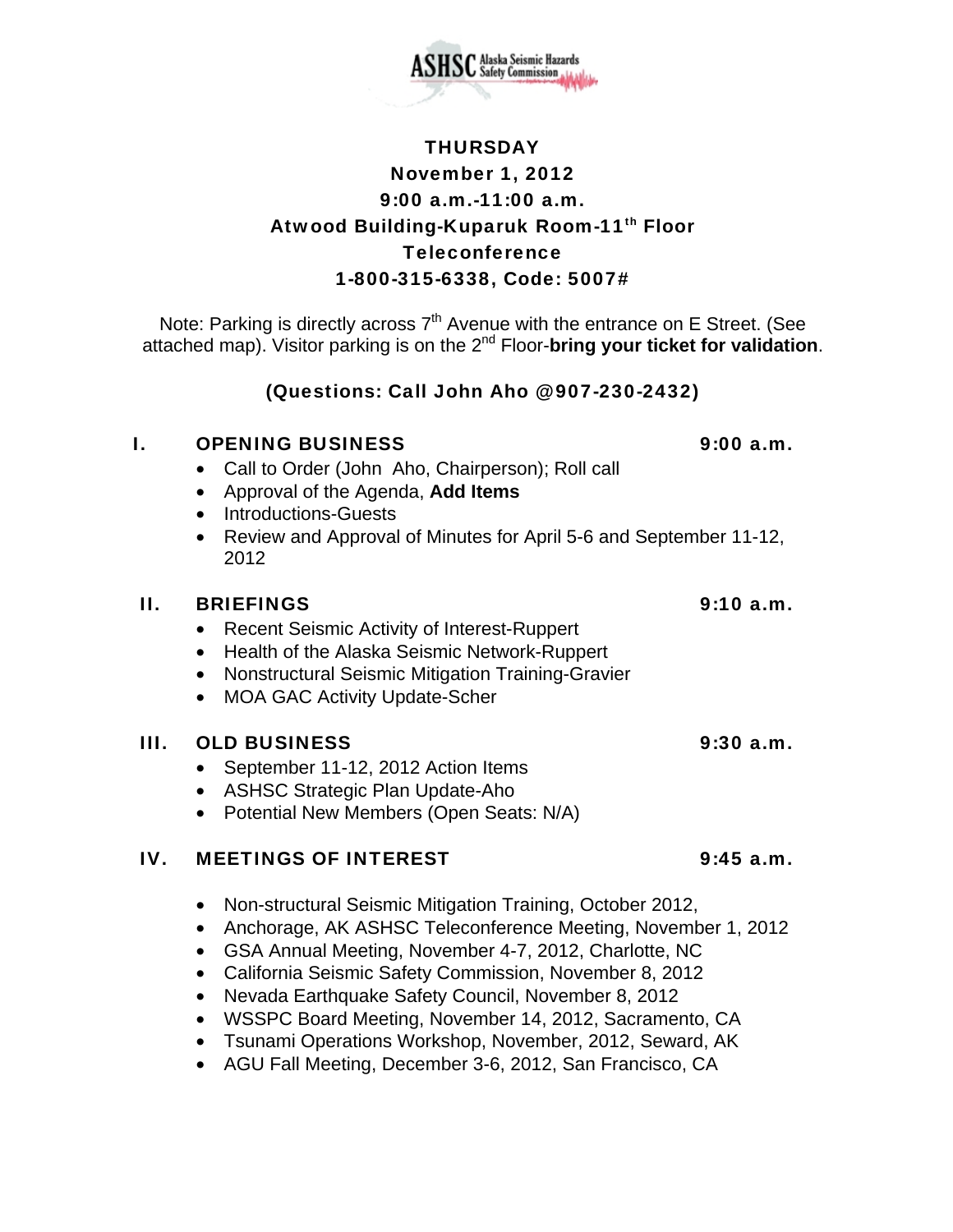

### November 1, 2012 (continued)

- International Workshop on Active Tectonics, November 19-24, 2012, Mexico
- Tsunami Operations Workshop, November, 2012, Seward, AK
- Post-Earthquake Safety Evaluation of Buildings, December 11-12, 2012, Anchorage, AK
- EERI Annual Meeting, February 12-15, 2013, Seattle, WA
- SSA Annual Meeting, April 30-May 2, 2014, Anchorage, AK
- 10<sup>th</sup> U.S. National Conference on Earthquake Engineering/EERI Annual Meeting/NEES 10<sup>th</sup> Anniversary, July 20-26, 2014, Anchorage, AK

## V. CRITICAL DEADLINES 10:00 a.m.

- ASHSC Report to WSSPC November 15, 2012
- Committee Chairs Annual Report Write-ups December 15, 2012
- 2011 Report to Legislature Final February 1, 2013
- Legislative Trip TBD

### VI. NEW BUSINESS 10:10 a.m.

- Future Briefings
	- o Mat-Su Prison
	- o MOA Emergency Operations Center Tour
	- o DOT Seismic
	- o Tom O'Rourke, Cornell University, The New Normal for Natural Disasters

### VII. REPORTS 10:15 a.m.

- **Chairperson** 
	- o PDDA Letter
	- o ASHSC/GAC Joint Meeting
	- o Strategic Plan Update
	- $\circ$  10<sup>th</sup> Conference on E.Engr. Planning
	- o Sam Kito Status
	- o Policy Recommendation White Papers
- Committees
	- o Schools-*Kelly*
	- o Insurance-*McSharry*
	- o Earthquake Scenario*-Carter*
	- o Hazards Identification-*Koehler*
	- o Education & Outreach/Partnering-*Scher*
	- o Response & Recovery-*Gravier*

### VIII. ADMINISTRATIVE MATTERS 10:45 a.m.

- Budget Report-Woolery
	- o Cluff Invoice
	- o Remaining funds
- ASHSC Web Site Update Status-Woolery